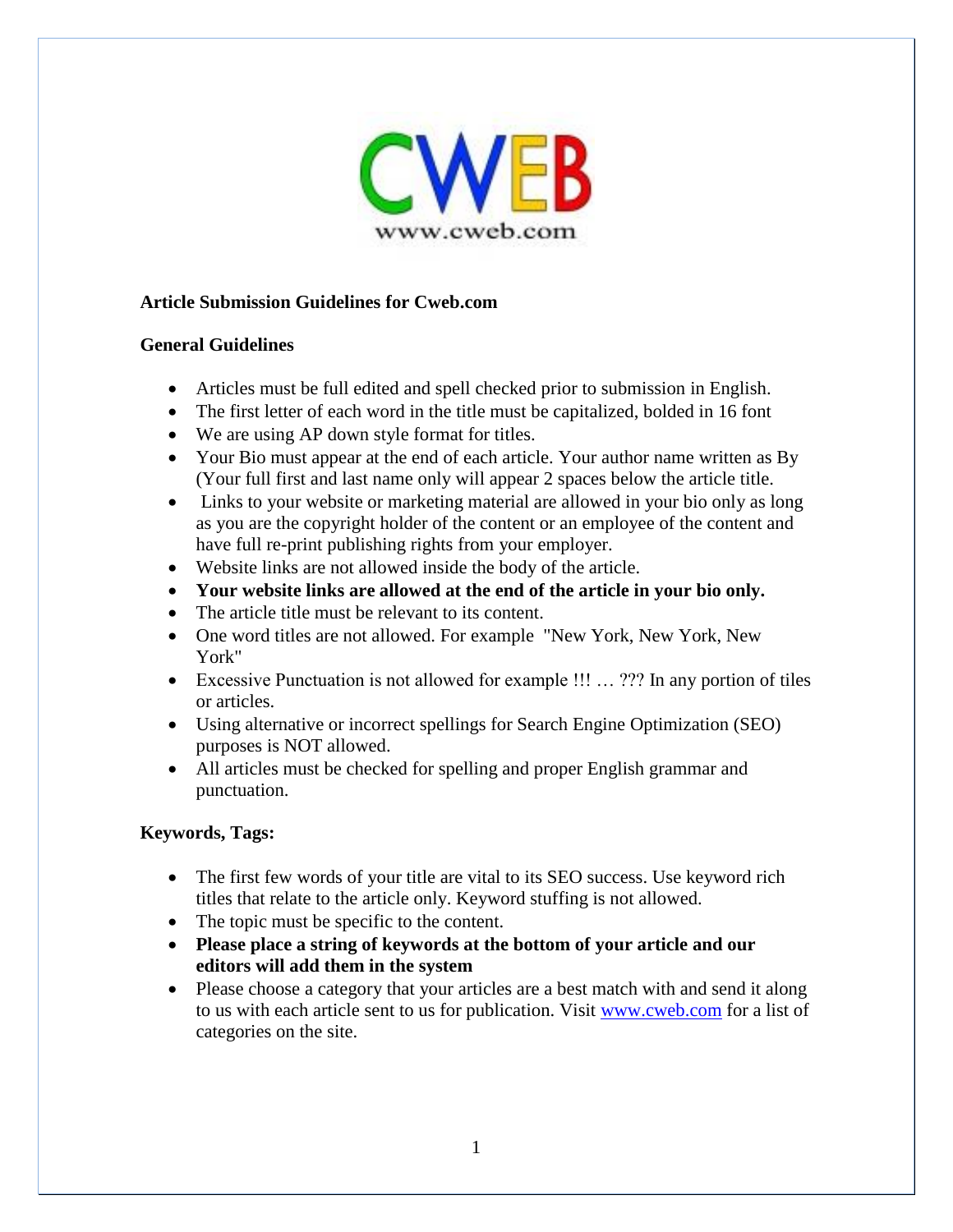## **Authors Marketing**

- Articles are to educate and inform the reader about the topic you are writing. Deliberate sales copy in the article body will be immediately discarded without providing notice. Do not promote in the article body. Example of this may include self-serving URL, product pitching, or blatant self-promotion. Reserve promotional content for the bio, where you may promote yourself, your company or organization, and your website.
- Adjectives or nouns as descriptors for author names are not allowed, (e.g. Puff Daddy, Cool Sue)
- Screen Names are not allowed as author names. Your first and last name must be used.

## **Article Summary's**

- HTML tags are not allowed.
- Excessive self promotion
- Symbols like  $$ # & etc$
- website URL allowed , no email address allowed at the end of the article as reference

## **Restricted**

- Adult Content
- URL's linking to "Under Construction" pages
- Links to Images
- Download file links
- Pay Day Loan advertising
- RSS Feeds
- • Not allowed: **Traffic Exchanges** Traffic exchanges are a form of artificially increasing visits to a website. Websites connected via a traffic exchange program have users who agree to manually visit each site in the program for a short amount of time (usually less than 20 seconds) before moving to the next site. These "unique" visits manipulate the websites' search engine ranking. Essentially, they are a manual form of auto-surfing and are deceptive to both search engines and Internet users. **We will not accept content discussing or promoting any artificial or incentivized forms of traffic generation.**
- "Spamdexing", Black Hat SEO is the practice of intentionally misleading search engines into ranking a website higher in search results than is justified by the content of the website.
- **Promotion of Fraudulent or Deceptive Link Baiting** Link bait is any content on a website that is designed to gain visitors and encourage backlinks.
- Authors agree to not purchase or utilize PPC (PayPerClick), PPV (PayPerView) traffic, safelists, or traffic exchanges to artificially inflate traffic stats. Doing so may result in your account being terminated.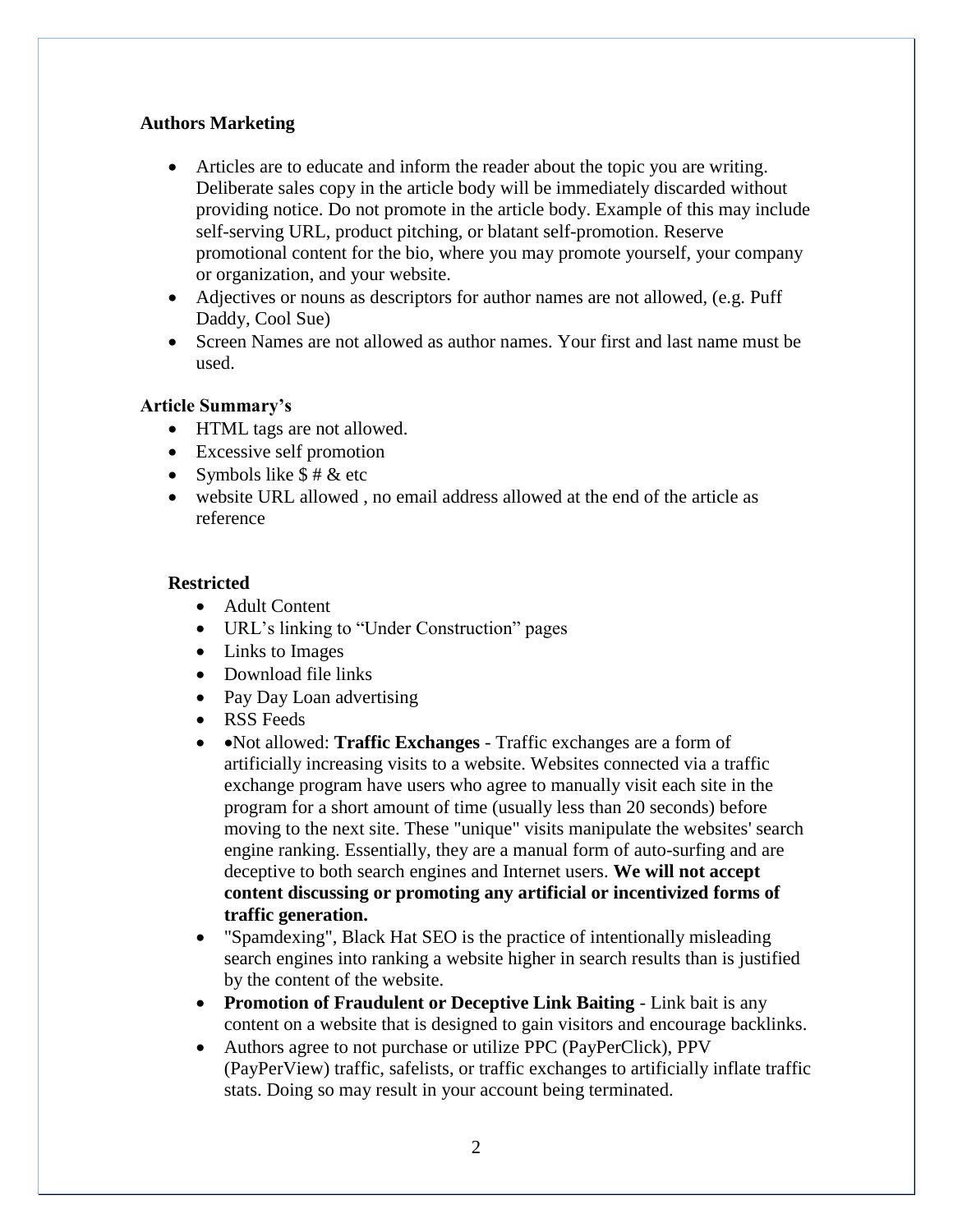## **Copy and Paste: Bad Code and Special Characters**

 On occasion simple copy and paste will bring with strings of programming language and characters that we don't allow in the article body. Our system doesn't support, for example, Kanji or Chinese characters. If it's not an English character, chances are it won't show up. Check to make sure your article is free of this before copying and pasting.

#### **Photos**

• It is recommended that you send a photo approximately 488 x 375 size. JPEG or GIF accepted. You must have exclusive rights to all photos or permission for reprint. If you cannot supply a photo, we will choose a relevant photo for the articles. You must have copyright permissions and send proof of photo rights for all photos you send with articles. Photos you send are rejected without this information.

## **Authors Responsibility**

## **Exclusive Rights- Copyright:**

- You must have exclusive rights to all written content and to your web pages and photos.
- You will be held liable for any concerns or inquiries we receive in regard to related copyright content that is considered infringement.
- Author names with a royalty title, a professional doctorate or attorney at law title may also be required to provide documentation or proof the name and/or title is accurate

#### **Article Referencing**

 If you are referencing an article, website these reference guidelines must be in this format.

# **Magazine Articles:**

The structure for an article appearing in a magazine is similar to that of a journal article. However, the publication date should also include the month and day of publication.

For example: James, S. A. (2001, June 7). Magazine articles in APA format. *Newsweek, 20,* 48-52.

# **Newspaper Articles:**